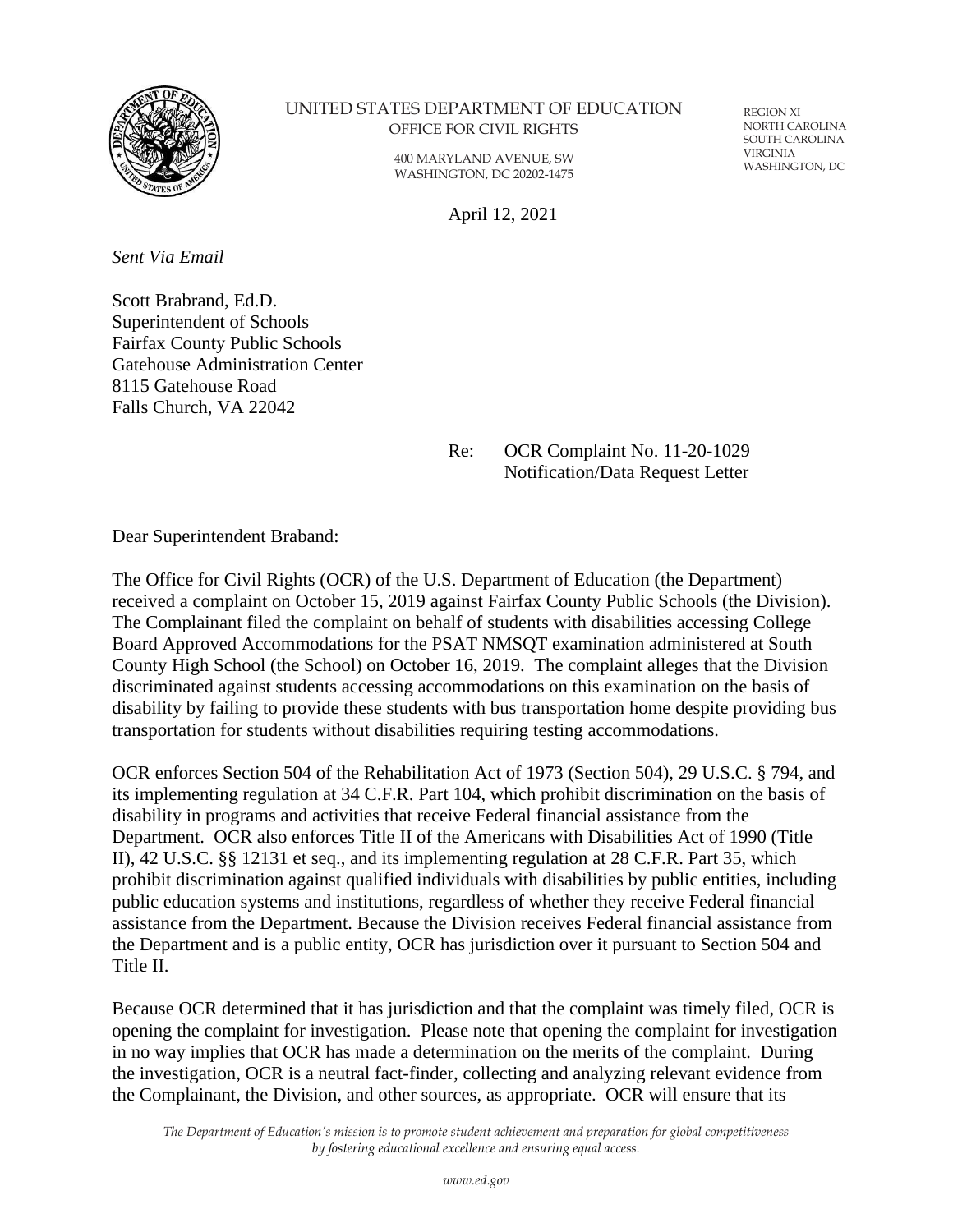investigation is legally sufficient and fully responds to the allegation in accordance with the provisions of the *Case Processing Manual*, available at [http://www.ed.gov/ocr/docs/ocrcpm.pdf.](http://www.ed.gov/ocr/docs/ocrcpm.pdf) Also, in accordance with the *Case Processing Manual*, OCR will provide a copy of the complaint to the Division under separate cover. The Complainant may have the right to file a private suit in federal court whether or not OCR finds a violation.

Our goal is the prompt, appropriate resolution of the complaint. While we are proceeding with an investigation, there are other approaches that can achieve this goal. Information on OCR's complaint processing procedures is available at [http://www.ed.gov/ocr/complaints-how.html.](http://www.ed.gov/ocr/complaints-how.html)

Please note the section on resolution agreements reached during an investigation. If the Division expresses an interest in resolving the complaint and OCR determines that resolution of the complaint prior to the completion of the investigation is appropriate, OCR may attempt to negotiate an agreement with the Division pursuant to Section 302 of the *Case Processing Manual*.

Attached is a request for data necessary to investigate this complaint. OCR requests that the Division submit this information within 15 calendar days of the date of this letter (i.e., by April  $27, 2021$ ). We prefer that you submit information electronically, if feasible.<sup>1</sup> If any item in our request is unclear, or if you experience any difficulty complying with this request, please contact us as provided below prior to the expiration of the 15-day period.<sup>2</sup> Please be aware that OCR may need to make additional requests for information in the future. If OCR needs to conduct an on-site investigation, we will notify you in advance.

Please be advised that the Division must not harass, coerce, intimidate, discriminate, or otherwise retaliate against an individual because that individual asserts a right or privilege under a law enforced by OCR or files a complaint, testifies, assists, or participates in a proceeding under a law enforced by OCR. If this happens, the individual may file a retaliation complaint with OCR.

Under the Freedom of Information Act, it may be necessary to release this document and related correspondence and records upon request. If OCR receives such a request, we will seek to protect personally identifiable information that could reasonably be expected to constitute an unwarranted invasion of personal privacy if released, to the extent provided by law.

<sup>&</sup>lt;sup>1</sup> If your submission cannot be sent via email, OCR can set up a secure site for you to upload your submission. You may contact us for more information about this option.

<sup>&</sup>lt;sup>2</sup> OCR understands that the COVID-19 virus may be impacting your institution's operations and your ability to produce the requested data by the deadline. If this is the case, please contact us as soon as possible so that we may work with you to establish a feasible timeframe for the data response. We also invite you to access the Department's COVID-19 information and resources for schools and school personnel, available at [https://www.ed.gov/coronavirus.](https://www.ed.gov/coronavirus) Please let us know if you need any assistance from the Department or OCR.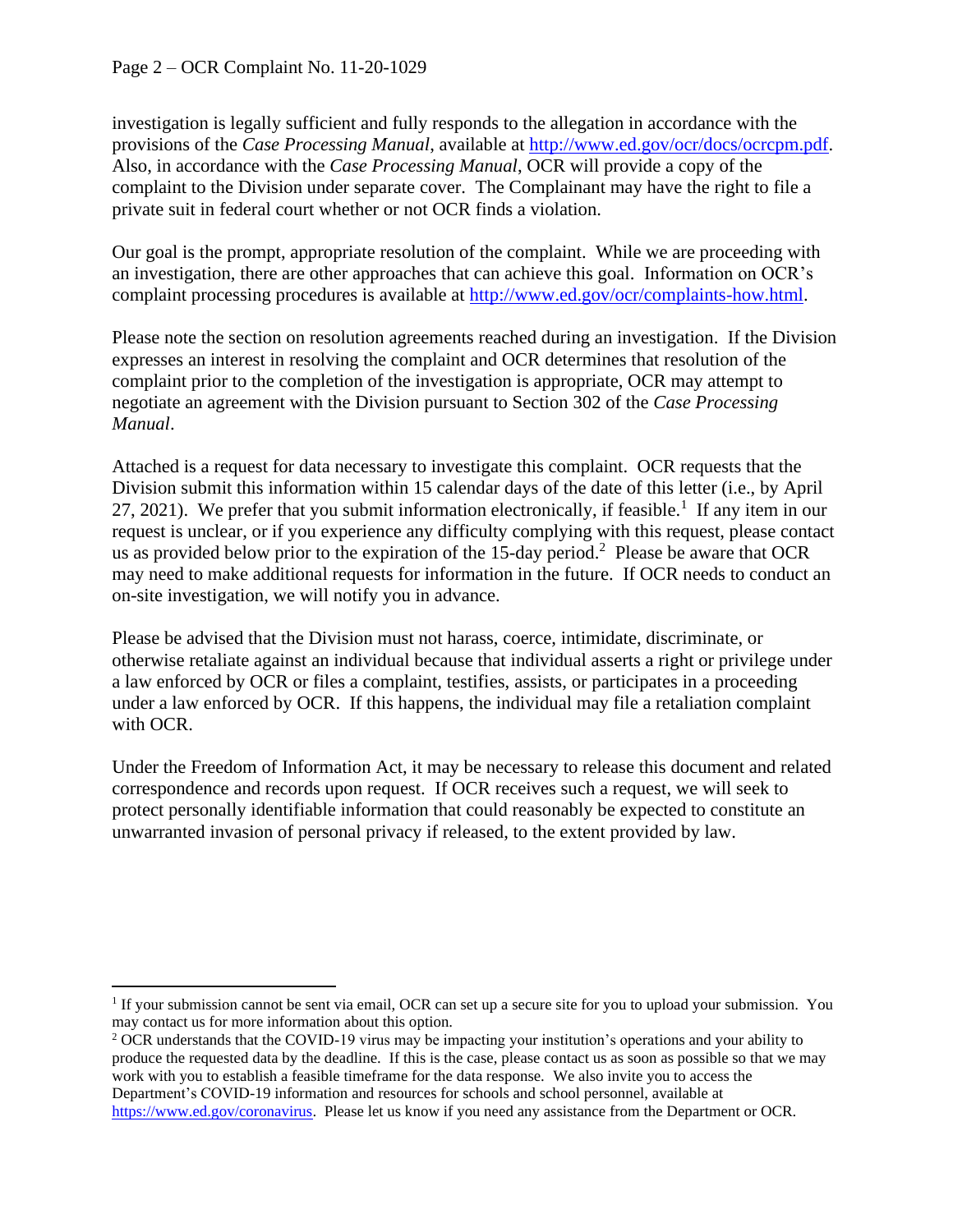Page 3 – OCR Complaint No. 11-20-1029

We look forward to your cooperation during the resolution of this complaint. If you have any questions, please contact Megan Rok, the OCR attorney assigned to this complaint, at 202-453- 6978 or megan.rok@ed.gov.

Sincerely,

Miehael Hing Team Leader, Team I Michael HingDigitally signed by

District of Columbia Office Office for Civil Rights